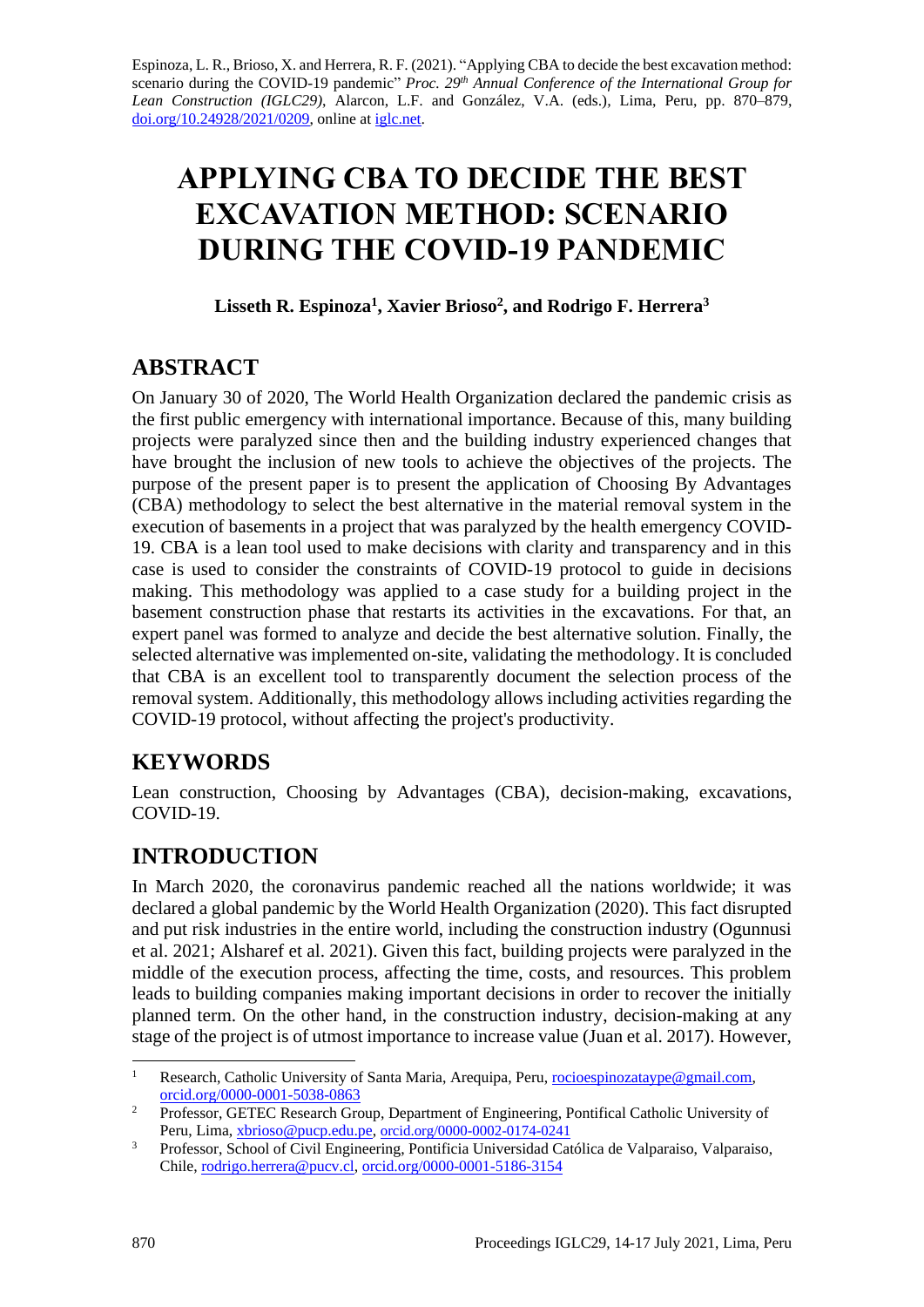traditionally, the decision-making of an alternative is carried out empirically, based first on the experience of expert judgment, second on the analysis of the budget available for said activity, and finally on the search for an alternative that meets the above and the customer's preference.

Choosing By Advantages (CBA) is a tool that helps decision-making based on relevant facts (Arroyo et al. 2013). CBA is used to make multiple decisions in the building project life cycle (Brioso et al. 2019); however, there are still no publications that explain its use during the COVID-19 pandemic in the excavation phase. The use of CBA during the pandemic is relevant, since it is part of a solution to the variability in the execution period, being that during the pandemic this problem worsens. This application guides on how to anticipate complex and unlikely situations in the future, such as the COVID-19 pandemic. The purpose of this work is to introduce the method CBA for decision-making of the best alternative in surplus material removal systems in basement construction and applying it to a real case study during the pandemic. With this application it is possible to document and formalize relevant data of the material removal system, making a decision based on important criteria for the context in which the project is located. In this case study, the effects of the pandemic could be positive as well as negative. Positive, because it was necessary to use alternatives of novel methods to avoid the virus spreading (Afkhamiaghd and Elwakil 2020). These alternative methods consider factors such as productivity, interferences with other areas, installation time, facility of installation, occupation area.

# **LITERATURE REVIEW**

### **CHOOSING BY ADVANTAGES (CBA)**

CBA was initially developed by Jim Suhr. CBA is a form of multi-criteria decision analysis (MCDA), although it was found to be superior to other MCDA methods (Suhr 1999). CBA encourages the use of correct data by basing decisions on anchor questions, relevant facts, and significance of the differences between the advantages of the alternatives (Suhr 1999). When implementing the CBA method, the steps are followed:



Figure 1. Steps to CBA method (Arroyo et al. 2013; Brioso et al. 2019).

CBA employs the following vocabulary: (1) alternative: a possible option; (2) criterion: a mandatory decision rule or desired guideline; (3) attribute: a feature or quality of a particular alternative; (4) advantage: a benefit-conferring difference between two and only two attributes; (5) factor: an "umbrella" concept, which includes the other concepts in the process; and (6) importance of an advantage: a degree of importance is assigned to each advantage for purposes of comparison. (Suhr 1999; Parrish and Tommelein 2009). CBA makes the decision-making process more transparent and provides a starting point for future work when faced with similar decisions. This makes it possible that the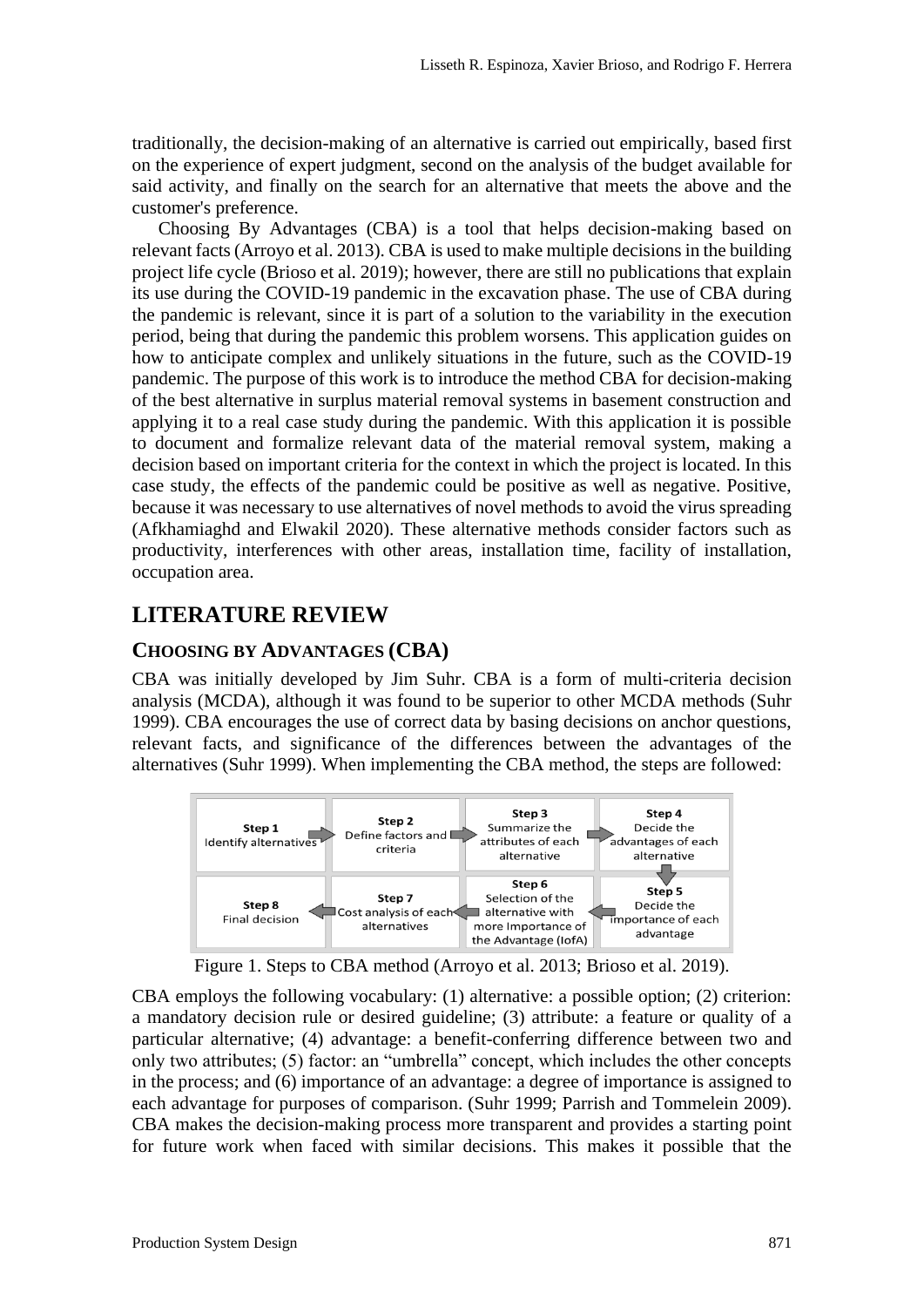knowledge captured in the CBA table can be useful in the future. (Parrish and Tommelein 2009).

Some studies compare CBA with other methods. Arroyo et al. (2012) explored the characteristics that make a method viable and those that disqualify it, the authors compared and contrasted value-based methods versus CBA, and finally concluded that CBA produces fewer conflicting questions than other choice methods. The same author presented a case study comparing the use of Weighting Rating and Calculating (WRC) versus CBA in selecting a structural system for a residential building on a campus in Palo Alto, California. The case study found that the same decision resulted from both methods, but CBA helped create transparency and generate consensus on the rationale for the decision (Arroyo et al. 2014)

Other studies explored CBA to select an alternative. Parrish and Tommelein (2009) explored the use of CBA to select a design for steel reinforcement in a beam-column joint, this study showed that the values of the team members can conflict, without However, including all perspectives in the CBA table enriches the decision-making process. Martinez et al. (2016) used the CBA to choose the best formwork system, since traditionally they are selected based on the individual experience of the contractors. Karakhan et al. (2016) used CBA to make safety design decisions. Suarez et al. (2020) used CBA to compare 5D BIM models (integrated quantities, costs and schedules), flow lines (Location Based Management System scheduling system and CPM models (3D and 4D).

While other studies integrated CBA with other methods. Chauhan et al. (2019) applied CBA together with cost-benefit analysis to define a process for measuring the impact of prefabrication. Perez and Arroyo (2019) focused on analysing the environmental public policy design process using the CBA decision system integrated with the Design Structure Matrix (DSM) to make complex decisions. Brioso and Calderón-Hernández (2019) in a study aimed to improve the Scoring system with the elements of CBA and describe a teaching strategy applied in a Civil Engineering school. In conclusion, the authors recommended the inclusion of elements of the CBA in the general framework of the Scoring system, to create greater transparency and reduce the time to reach a consensus. The same author Brioso et al. (2019) integrated IVR with CBA in the selection of a fall protection system, with the aim of increasing transparency. On the other hand, Schöttle et al. (2019) use CBA to empower people in an organization and include them in the decision-making process, the author found evidence that CBA promotes inclusion to overcome groupthink and promotes psychological safety.

### **CBA BENEFITS**

Among the benefits that CBA provides are the following: (1) It Generates transparency in the decision-making process and allows explicit consideration of multiple alternatives based on various impact factors (Parrish and Tommelein 2009; Arroyo et al. 2012; Chauhan et al. 2019; Arroyo et al. 2014). (2) It helps generate consensus based on the decision and promotes continuous learning (Parrish and Tommelein 2009; Arroyo et al 2012; Chauhan et al. 2019; Arroyo et al. 2014). (3) It helps to document information on why and on what basis decisions are made, so that they can be reviewed at a later time or in a future project (Parrish and Tommelein 2009). (4) It includes all perspectives of those involved, allowing multidisciplinary participation (Parrish and Tommelein 2009; Abraham et al. 2013; Karakhan et al. 2016). (5) CBA unlike other methods of decision analysis produces fewer questions conflicting, and allows the project team to discuss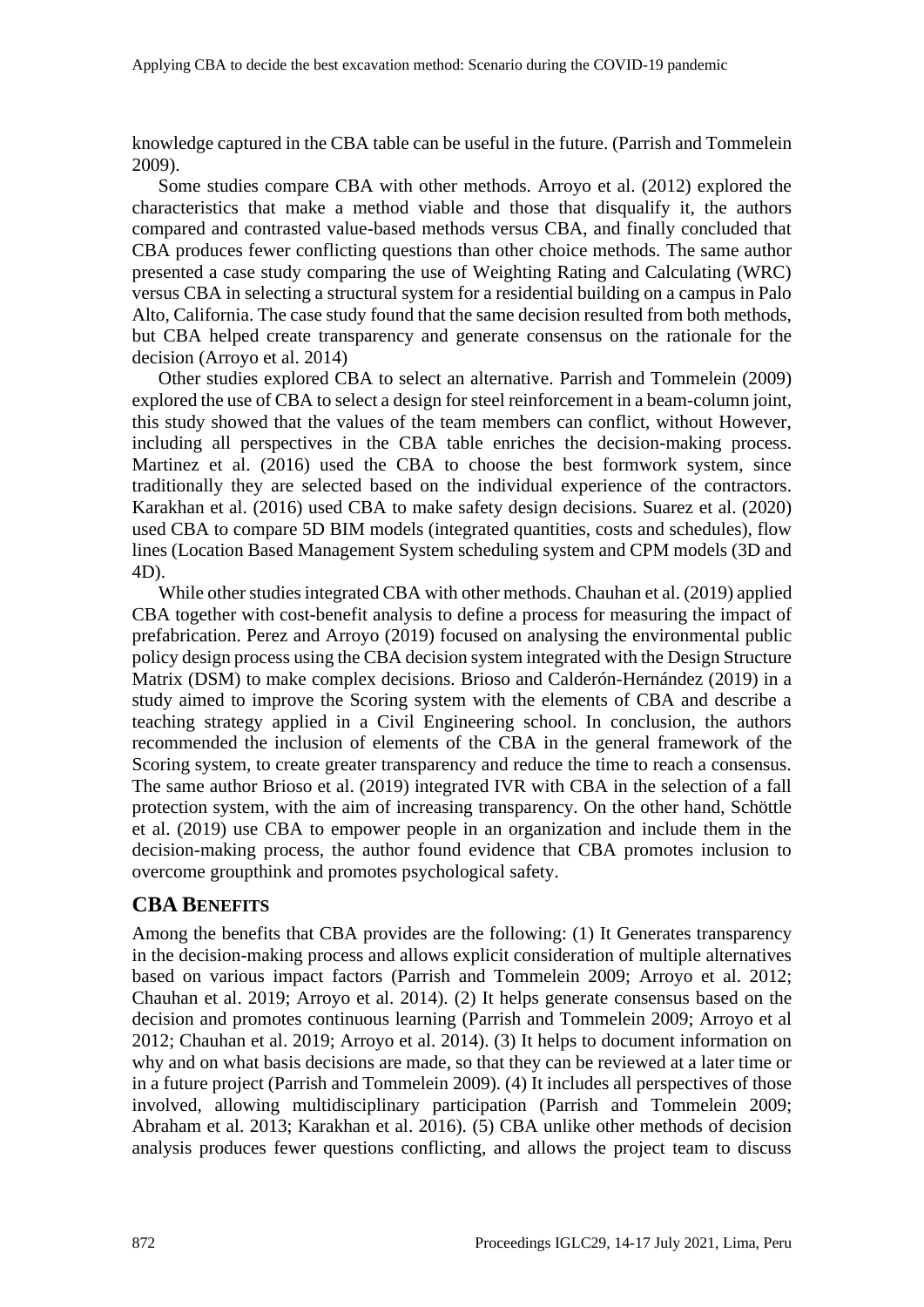based on what they really value (Arroyo et al. 2012). (6) CBA Enables early participation and collaboration among stakeholders (Arroyo et al. 2012; Karakhan et al. 2016). (7) CBA deliver value to stakeholders and to the same time reducing uncertainty in the decision-making process, which will reduce the amount of waste generated incorrect decisions (Arroyo et al. 2012). (8) CBA Promotes stakeholder inclusion and promotes psychological safety (Schöttle et al. 2019). (9) It generates a social process in which the debate, argumentation and rhetoric played a role in the final resolution (Martinez et al. 2016). (10) CBA Helps decision makers to represent the context of their case, leading them to select the alternative that best suited the characteristics of their project (Martinez et al. 2016). (11) CBA generates an effective analysis and comparison of alternatives (Suarez et al. 2020). (12) Witch CBA the results of alternatives are easy to analyse, identifying the advantages, the factors in which is the difference and offer clearness to the criteria (Cortes et al. 2017).

### **COVID-19 PROTOCOL**

In Peru, the COVID-19 protocol for building works was promulgated on May 8, 2020 (MCVS 2020). It likewise adopts actions indicated in the ministerial resolution of the Ministry of Health in Peru (MINSA 2020). Through this document is disseminating actions required to start or restart building projects. The protocol contains obligations stipulated. 1) Prepare a plan for the surveillance of the prevention and control of COVID-19. 2) Demand the mandatory use of masks. 3) Carry out a discard evaluation of all people at the entrance and exit of the work (control temperature and pulse oximetry). 4) Subscribe to the COVID-19 symptomatology file for anyone who returns to work. 5) Install information panels with basic recommendations; maintain a safety distance of 1.5m during the stay in work, disinfect with periodicity every environment, and restrict the meetings that generate crowds, providing a space for dining room with a reduced capacity may be in shifts. Likewise, establish areas destined for previous control, topic, changing rooms, lavatories, among other actions described in the protocol. All these actions to face COVID-19 modify the work production systems in building companies.

# **RESEARCH METHOD**

This research adopted a CBA tabular method model, that consists of 8 steps for its implementation. The case study protocol is show in Figure 2:



Figure 2. The case study protocol

# **CASE STUDY**

The case study is a building project destined for offices located in Lima-Peru. It involves constructing nine basements, destined for parking lots and warehouses, and once floors destined for offices. This project is characterized by its deep excavation of up to 30.55 m,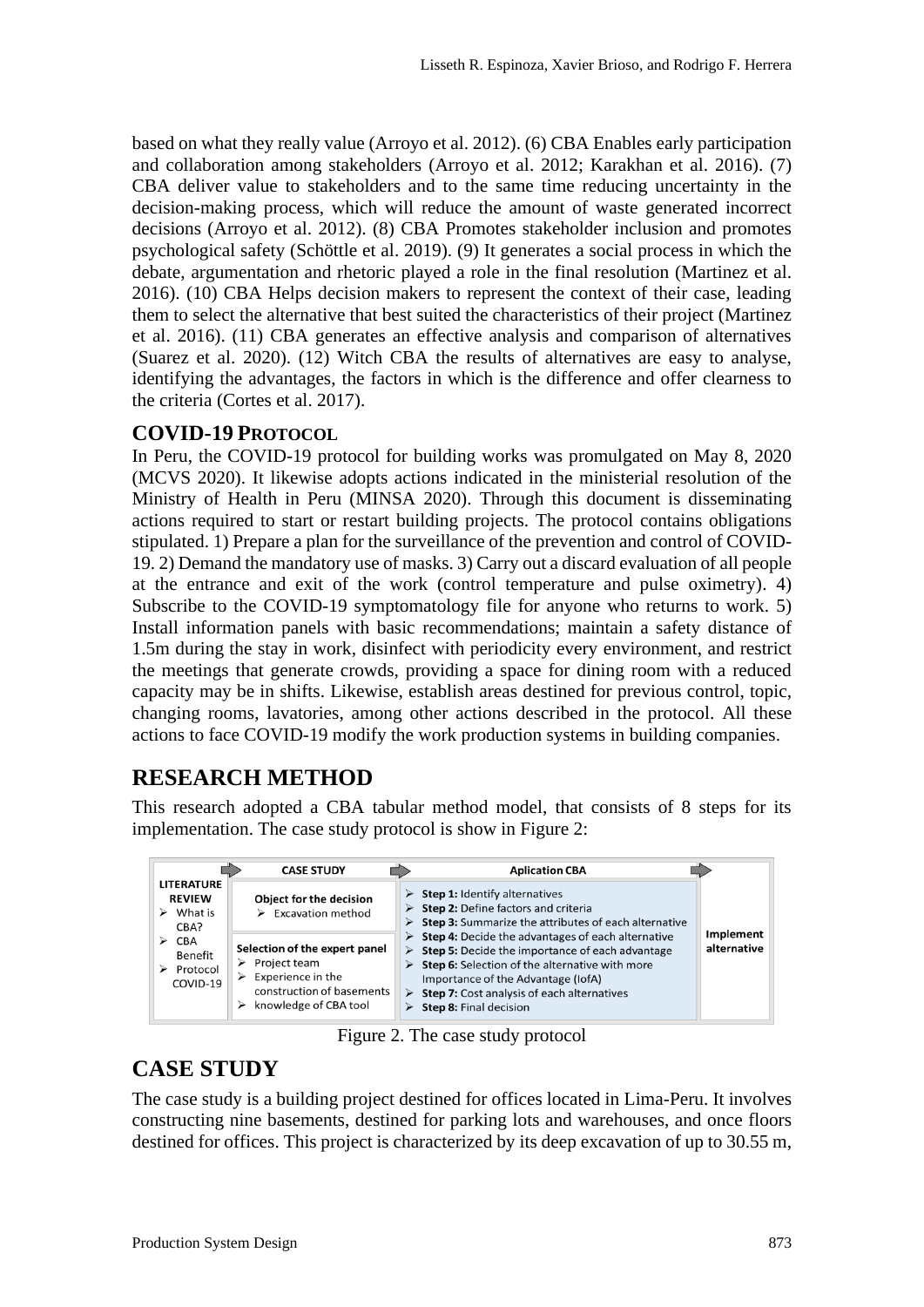with a land area of  $1,487.65$  m<sup>2</sup>. This project involves the construction of 350 panels of anchored walls. The duration of this activity is approximately nine months.

The project was paralyzed at the beginning of the excavations (on March 15, 2020). The national state of emergency was declared due to the serious circumstances that affected and continue affecting life as a result of the COVID-19 outbreak (PCM 2020). Under these circumstances, as part of the building project restart, the building company used the Last Planner System (LPS) where collaborative planning was carried out with the team in order to redraft activities in this phase. In this context, it the necessary to choose an adequate method to remove material in the deepest basements excavations not to harm the project deadline. Regarding eliminating the first seven basements, the ramp conformation was used, and a platform with two backhoes, which work satisfactorily (Guio and Cayllahua 2019). For the seventh, eighth, and ninth basements, the best alternative had to be decided, this being the object of this study. To decide the best alternative in advance, it was decided to apply the Lean Construction CBA tool. For this, the perspectives of the expert group were integrated, based on scenarios and early collaboration (Parrish and Tommelein 2009; Arroyo et al. 2013).

# **RESULTS AND DISCUSSIONS**

### **OBJECT FOR THE DECISION**

In the construction of conventional buildings, there are 4 main phases in its construction stage: (1) substructure (includes basements), (2) superstructure, (3) wet and dry finishes, next to the facilities and finally (4) exterior works and furniture installation. Each of these phases has takt-time planning, so taking advantage of some of these phases is crucial for the project in terms of time. One of the phases with the possibility of gaining an advantage is the substructure phase, especially in the material removal activity when choosing an effective removal system. It's so the advantage that has been taken in this phase is directly proportional to the fulfillment of the final project deadline.

In this case study, will be analyzed the material removal from the sixth to the ninth basement, in view of this activity is a bottleneck that blocks the substructure phase's takttime, impairing the fulfilment of the drilling and the concreting of anchored walls. The origin of this bottleneck has two reasons. Firstly, the little space in the land area, since the zones designated for temporary areas grew to give space for areas such as topical, dining room, sinks and dressing rooms with the 1.5m distance, spaces planned as part of the Plan of the prevention and control of COVID-19. And secondly, the set of materials to be removed is supported in an area that needs to continue with the planning.

### **SELECTION OF THE EXPERT PANEL**

The criteria for the selection of the panel of experts, first is that they are part of the project team. The expert team was constituted by the project manager, field engineer, safety engineer, and costs engineer. Second that the group of experts have experience in these building types (edifications with several basements and floors). And finally that they have some knowledge of the CBA tool. This last criterion is met since the project team previously received training on the philosophy and tools Lean from the company.

### **APLICATION CBA**

### **Step 1: Identify Alternatives**

The expert panel identified three alternatives. 1) Removal by conveyor belt anchored in walls (Figure 4.A). 2) Conveyor belt without anchoring in walls (Figure 4.B). 3) The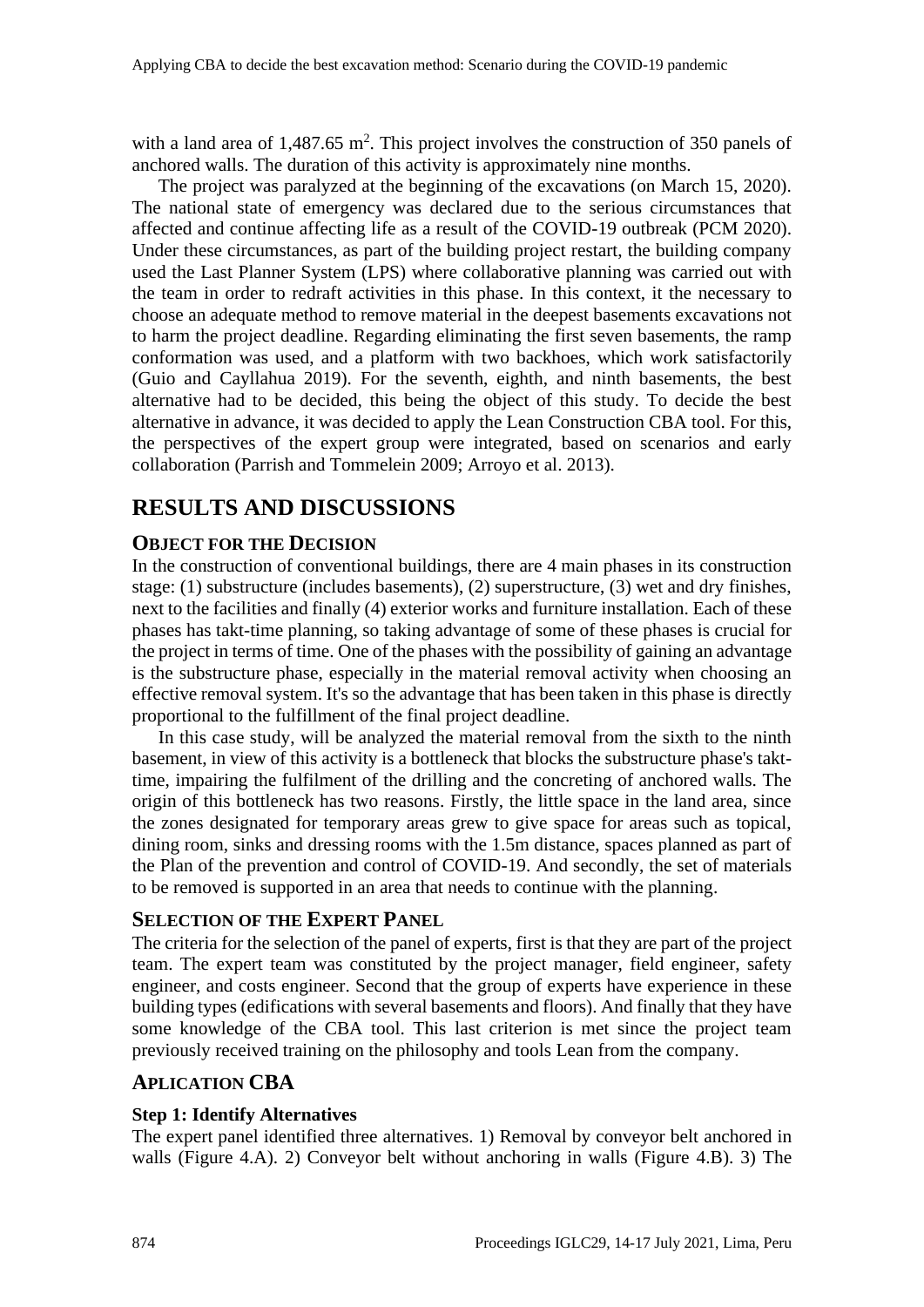vertical lifting system (Figure 4.C). For this building project, the expert's panel determined that the minimum material to be removed should be  $400 \text{ m}^3$  per day to ensure the advance of the scheduled takt-time of the anchored walls.



Figure 4: Alternatives to remove material for the seven, eight and nine basements.

#### **Step 2: Define factors and criteria**

Factors and criteria were defined by the group of specialists. Thanks to the know-how of the Company, ten factors were recommended (1) Productivity, (2) Interferences with other areas, (3) Installation time, (4) Facility of installation, (5) Occupation area, (6) the number of workers, (7) equipment necessary for the movement of earth, and (8) transport of surplus material, (9) the safety factor and (10) the environmental impact factor for noise and dust. The last four factors are very important in order to comply with the COVID-19 protocol, in view that it allows maintaining the distancing of 1.5 m. The last five-factor were not considered in the CBA matrix because the factors and criteria were similar for the three alternatives (Table 1).

|  | Table 1. Matrix factor and Criteria vs Plan of the prevention and control of COVID-19 |
|--|---------------------------------------------------------------------------------------|
|  |                                                                                       |
|  |                                                                                       |

| Factor and Criteria and Protocol COVID-19 (x)                                                                                                                                                    |   |  |  |  |
|--------------------------------------------------------------------------------------------------------------------------------------------------------------------------------------------------|---|--|--|--|
| (1) Productivity: Capable of removing material in a number equal to or greater than 500<br>m3 / day, to achieve the established term.                                                            |   |  |  |  |
| (2) Interferences with other areas: That when removing material, it does not interfere<br>with the execution of other planned activities, such as drilling or construction of anchored<br>walls. | x |  |  |  |
| (3) Installation time: Short installation time, so as not to have to paralyze the project, or<br>at least not to interfere with the execution of other activities.                               | x |  |  |  |
| (4) Facility of installation: Without needing excess machinery and workers                                                                                                                       | x |  |  |  |
| (5) Occupation area: A system is sought that occupies a small area, to avoid<br>interference in the execution of other activities                                                                | x |  |  |  |

#### **Step 3: Summarize the attributes of each alternatives**

In this step, the expert panel summarized the attributes of each alternative based on the specifications of the contractors that provide the removal of surplus material service and with the knowledge and experience of previous projects of the expert panel (see Table 2).

#### **Step 4: Decide advantages of each alternative**

In this step, based on the established criteria, the expert panel identifies the most advantageous alternatives. Table 2 shows a summary of the three alternatives advantages.

#### **Step 5: Decide the importance of each advantages**

In this step, the expert panel collaboratively assigned a level of importance for each advantage. A scale from 1 to 100 was used, giving the value of 100 to the most important advantage and giving lower values to others. Where the supreme advantage is the (5)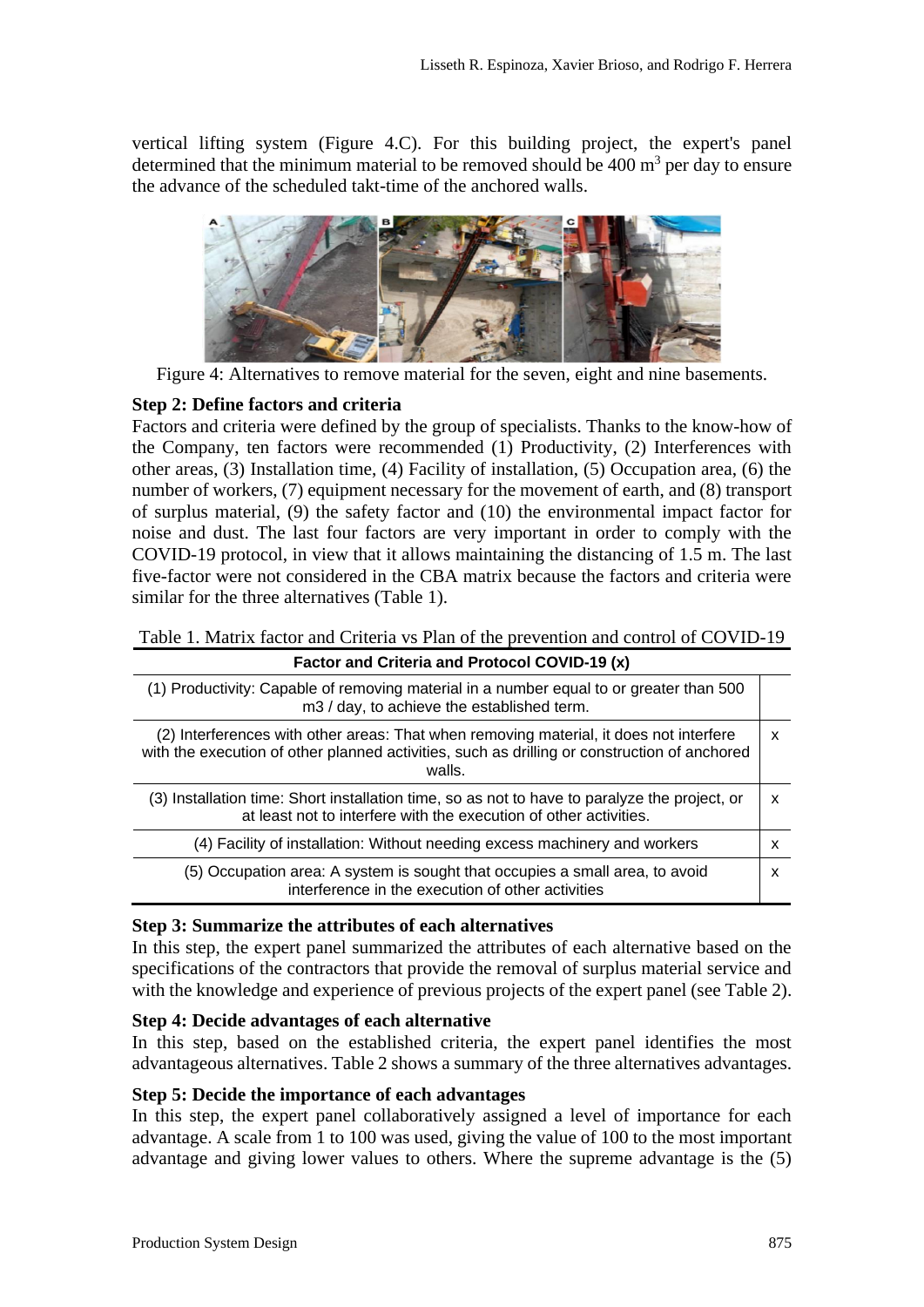Occupancy area with an IofA of 100, secondly the (2) Interference with other areas and the  $(3)$  Installation time with an IofA of 75, and as a third advantage is the  $(1)$  Productivity and (4) Facility of installation with an IofA of 50. Once the importances have been assigned to each advantage, the total importance of each alternative is calculated, in such a way that it is easy to compare the alternatives (Table 2).

**Step 6: Selection of the alternative with more Importance of the Advantage (IofA)** In this step, indicators such as importance level are considered in the making-decision. Table 2 shows the CBA analysis with three alternatives solutions to remove the surplus material from basement seven to basement nine. In this step, the importance score of each alternative is summed. It is likely to have tie alternatives due to closing scores, such as the alternative 2 and 3 with scores 295 and 305, respectively.

| $1000 \, \omega$ . CDI VI Maryons.                                                     |                                                |                                                                                  |                                                                                        |                                                                    |  |  |  |
|----------------------------------------------------------------------------------------|------------------------------------------------|----------------------------------------------------------------------------------|----------------------------------------------------------------------------------------|--------------------------------------------------------------------|--|--|--|
| Solution alternatives for the removal of material from basement seven to basement nine |                                                |                                                                                  |                                                                                        |                                                                    |  |  |  |
| Factor                                                                                 | <b>Criterion</b>                               | <b>ALTERNATIVE 1:</b><br>Conveyor belt anchored<br>in walls                      | <b>ALTERNATIVE 2:</b><br>Conveyor belt without<br>anchoring in walls +<br>bucket crane | <b>ALTERNATIVE 3:</b><br>vertical lifting system                   |  |  |  |
| Productivity                                                                           | Higher<br>productivity                         | Attribute: $500 \text{ m}^3/\text{day}$<br>Advantage: 0                          | Attribute : $500 \text{ m}^3/\text{day}$<br>Advantage: 0                               | Attribute: 600m <sup>3</sup> /day<br>Advantage: 100 m <sup>3</sup> |  |  |  |
| interferences with<br>others areas                                                     | is better<br>Less<br>interference<br>is better | Importance: 0<br>Attribute: It hampers<br>many tasks                             | Importance: 0<br>Attribute: It hampers a<br>little some task                           | Importance: 50<br>Attribute: It almost<br>does not hamper tasks    |  |  |  |
|                                                                                        |                                                | Advantage: 0                                                                     | Advantage: It interferes a<br>bit more than alternative C                              | Advantage: It is the one<br>that least interferes                  |  |  |  |
| Installation<br>time                                                                   | Less time is<br>better                         | Importance: 0                                                                    | Importance: 70                                                                         | Importance:75                                                      |  |  |  |
|                                                                                        |                                                | Attribute: 14 days                                                               | Attribute: 5 days                                                                      | Attribute: 5 days                                                  |  |  |  |
|                                                                                        |                                                | Advantage: 0                                                                     | Advantage: 9 days                                                                      | Advantage: 9 days                                                  |  |  |  |
|                                                                                        |                                                | Importance: 0                                                                    | Importance: 75                                                                         | Importance: 75                                                     |  |  |  |
| Facility of installation                                                               | Higher<br>facility is<br>better                | Attribute: this alternative<br>uses overlaps that make<br>installation difficult | Attribute: average<br>difficulty                                                       | Attribute: average<br>difficulty                                   |  |  |  |
|                                                                                        |                                                | Advantage a: 0                                                                   | Advantage: the least<br>difficult                                                      | Advantage: the least<br>difficult                                  |  |  |  |
| Occupation area                                                                        | Less<br>area is<br>better                      | Importance: 0                                                                    | Importance: 50                                                                         | Importance: 50                                                     |  |  |  |
|                                                                                        |                                                | Attribute: It occupies a<br>considerable area                                    | Attribute: occupies little<br>area                                                     | Attribute: occupies<br>little area                                 |  |  |  |
|                                                                                        |                                                | Advantage: 0                                                                     | Advantage: it allows more<br>area available for work                                   | Advantage: it allows<br>more area available for<br>work            |  |  |  |
|                                                                                        |                                                | Importance: 0                                                                    | Importance: 100                                                                        | Importance: 100                                                    |  |  |  |
| <b>Score IofA</b>                                                                      |                                                | $\bf{0}$                                                                         | 295                                                                                    | 305                                                                |  |  |  |

Table 2: CBA Analysis.

The experts' panel excluded the alternative one, even if it had a low cost since it presented an IofA of zero. The experts' team concluded that it would present a high probability of non-compliance with the deadline and the COVID-19 protocol. On the other hand, it was observed that alternative 2 obtained a 295 IofA, and alternative 3 obtained 305. The difference between these two alternatives was 3.38%. The expert panel considered it as a tie since the difference was considered very small for the method used. Thus, the cost factor will determine the winning alternative.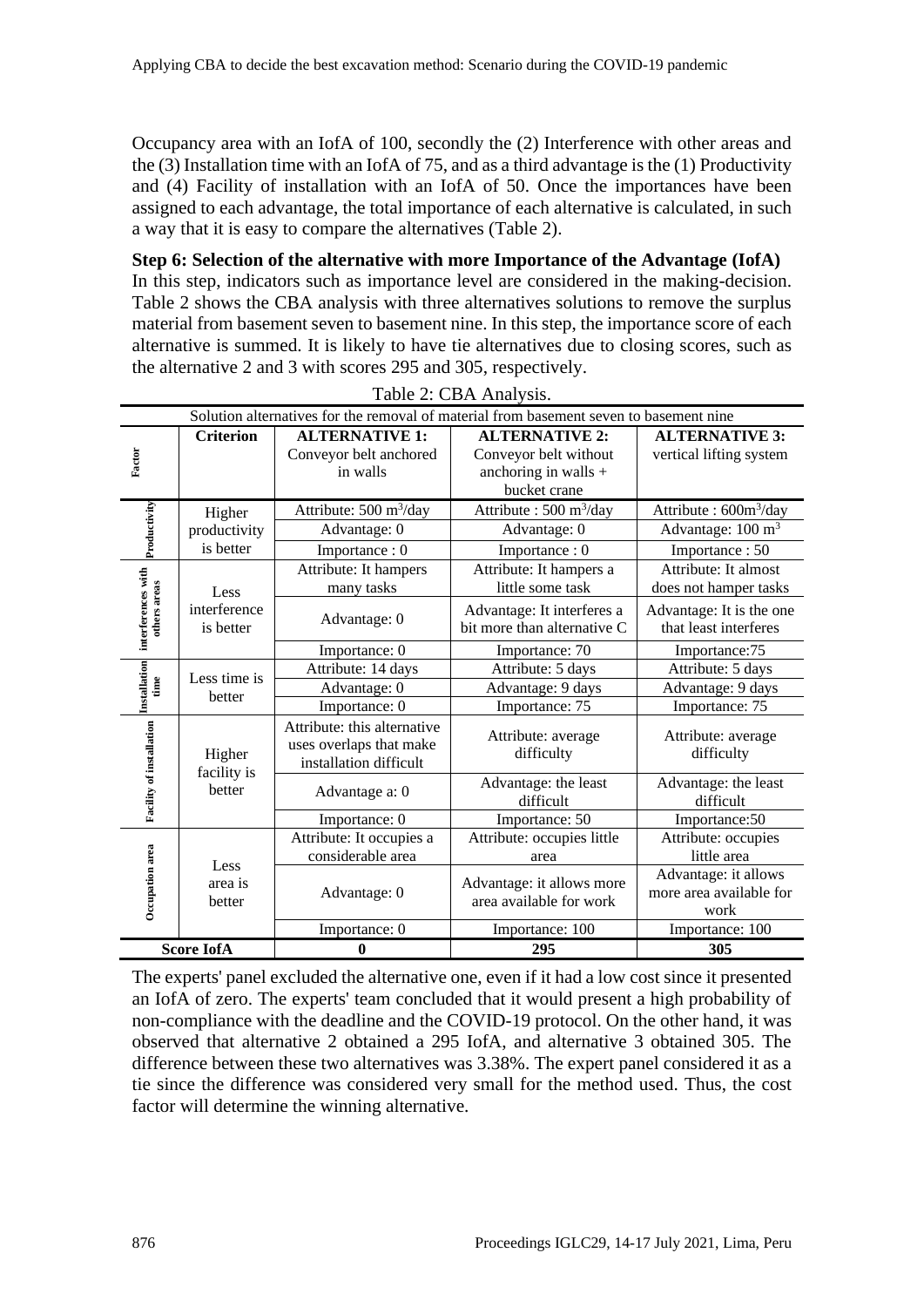### **Step 7: Cost analysis of each alternatives**

A comparative graph of the IofA and the costs of the three alternatives is shown in Figure 5. The cost of each alternative includes the service of rental and maintenance of equipment, payment to workers, earthworks, and transportation of excess material to remove and insurance against accident.



Figure 5. Alternative Costs.

### **Step 8: Final Decision**

The expert panel determined that alternative 2 was the winner since alternative 3 was 51.7% higher in cost, and it was only 3.38% lower in the score obtained in IofA. The first alternative has 30% less cost, but this was excluded due to the probability of not comply the COVID-19 protocol and the deadline. CBA allowed that the expert team to select the alternative not necessarily the cheapest, but complied with expected performance. CBA helped to exclude one of the alternatives with low cost, but with a high likelihood to not comply with the deadline and the COVID-19 protocol.

# **IMPLEMENT ALTERNATIVE**

After choosing the alternative, a test was made to observe its performance. Thus, it was observed that the operation of the belt had a cycle time of 1'15''64. It was also verified that the bucket crane efficiently removed large stones that could not be moved through the belt. In general, the task to remove exceeded 400 m3 per day, so it was always ahead of the other tasks, so it was not a bottleneck in this phase. Figure 6.A and 6.B show the conveyor belt operation, which is not anchored in walls. Figure 6.C shows the bucket crane removal work simultaneously. The panel of experts concluded that if there is no pandemic, they would also use the winning alternative (alternative 2). Since this alternative takes up less space than alternative 1, and allows activities to be carried out in parallel without interruption. In addition, as one of the benefits Parrish and Tommelein (2009) allude, in this study, with the application of CBA it was possible to document and formalize relevant data of the material removal system, making a decision based on important criteria for the context in which the project is located. As well as, speed up the decision-making process.



Figure 6. Operation of the conveyor belt and bucket crane.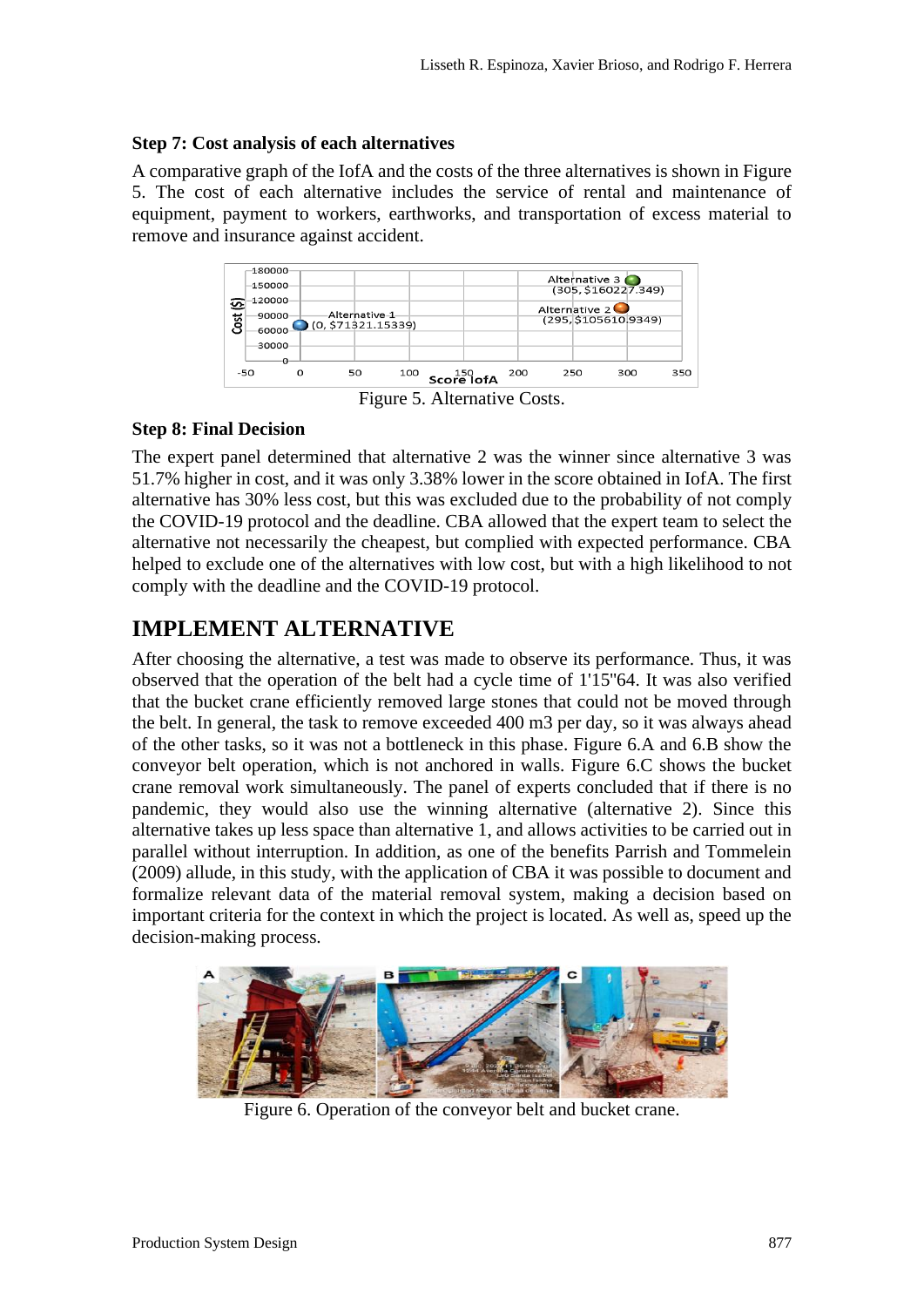### **CONCLUSIONS**

The main findings of this study were: First, to evidence applying the Choosing by Advantages (CBA) successfully. Second, the evidence that the COVID-19 protocol compliance did not impact the productivity of the project. A practical contribution is the information and important data of the alternatives to choose the best removal system according to the conditions of the project. Given that, this type of construction with several levels of basements has been being carried out with increasing popularity in the city of Lima, which is why it is considered a systematic process. Some of the benefits of CBA that were evidenced are: Allows document and formalize relevant data, making decisions based on important criteria, speed up the decision-making process, allow decide for an alternative that meets with expected performance. The application of CBA presented no barriers since the panel of experts knew the method and it was a collaborative decision. Which differentiates it from other studies, where there are barriers such as resistance to change (Bayhan et al. 2019). Some limitations of the investigation were: First, the application was carried out in a single case study, in a particular company, under unique characteristics, so generalization should be avoided. Second, the factors considered as part of the CBA application are associated with productivity, safety, and compliance with the prevention plan against COVID-19, without considering factors associated with environmental sustainability.

### **REFERENCES**

- Afkhamiaghd, A. M., and Elwakil, E. (2020). "Preliminary modeling of Coronavirus (COVID-19) spread in construction industry." *Journal of emergency management* (Weston, Mass.), 18(7), 9-17.
- Alsharef, A., Banerjee, S., Uddin, S. M., Albert, A., and Jaselskis, E. (2021). "Early Impacts of the COVID-19 Pandemic on the United States Construction Industry." *International journal of environmental research and public health*, 18(4), 1559.
- Arroyo, P., Tommelein, I., & Ballard, G. (2012). "Deciding a Sustainable Alternative by Choosing by Advantages. In the AEC industry." *20th Annual Conference of the International Group for Lean Construction*, San Diego, CA. 41-50.
- Arroyo, P., Tommelein, I. D. and Ballard, G. (2013). "Using Choosing by Advantages to Select Tile From a Global Sustainable Perspective." *21th Annual Conference of the International Group for Lean Construction*. Fortaleza, Brazil. 309-318.
- Arroyo, P., Tommelein, I. D., & Ballard, G. (2014). "Comparing weighting rating and calculating vs. choosing by advantages to make design choices." *22nd Annu. Conf. Int. Gr. Lean Constr*. Vol. 1, No. 510, 1-12.
- Bayhan, H. G., Demirkesen, S., & Jayamanne, E. (2019). "Enablers and barriers of lean implementation in construction projects". *IOP Conference Series: Materials Science and Engineering* (Vol. 471, No. 2, p. 022002). IOP Publishing.
- Brioso, X., Murguia, D., and Urbina, A. (2017). "Comparing three scheduling methods using BIM models in the Last Planner System." *Organization, technology & management in construction: an international journal*, 9(1), 1604-1614.
- Brioso X., Calderon-Hernandez C., Irizarry J., and Paes D. (2019). "Using Immersive Virtual Reality to Improve Choosing by Advantages System for the Selection of Fall Protection Measures." *Comput. Civ. Eng. 2019 Vis*. Inf. Model. Simul. - Sel. Pap. from ASCE Int. Conf. Comput. Civ. Eng. 2019, no. June. 146–153, 2019.